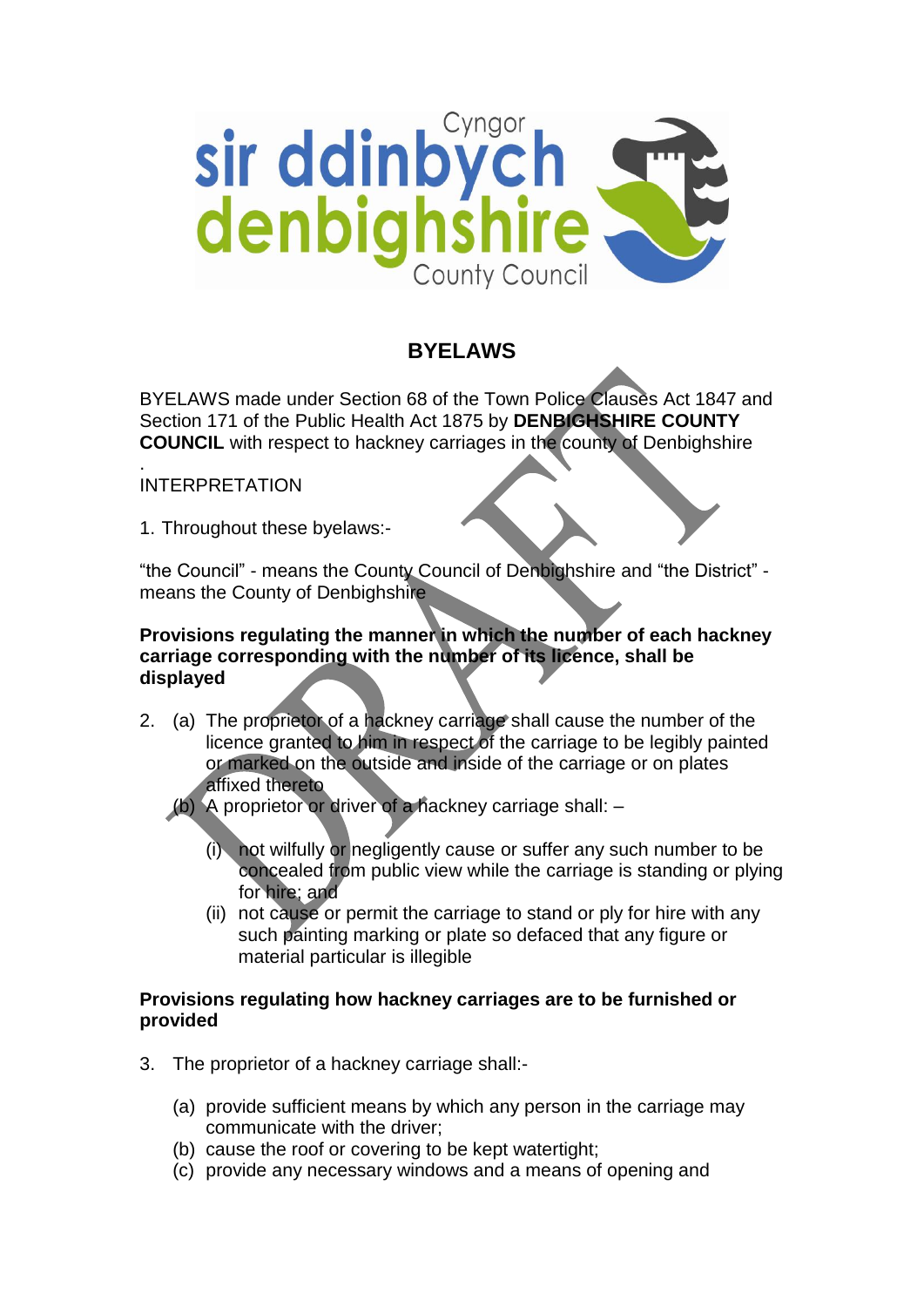closing not less than one window on each side;

- (d) cause the seats to be properly cushioned or covered;
- (e) cause the floor to be provided with a proper carpet, mat, or other suitable covering;
- (f) cause the fittings and furniture generally to be kept in a clean condition, well maintained and in every way fit for public service;
- (g) provide means for securing luggage, if the carriage is so constructed as to carry luggage;
- (h) provide an efficient fire extinguisher which shall be carried in such a position as to be readily available for use and
- (i) provide at least two doors for the use of persons conveyed in such carriage and a separate means of ingress and egress for the driver;
- 4. The proprietor of a hackney carriage shall cause any taximeter with which the carriage is provided to be so constructed, attached and maintained as to comply with the following requirements, that is to say:-
	- (a) the taximeter shall be fitted with a key flag or other device, the turning of which will bring the machinery of the taximeter into action and cause the word "HIRED" to appear on the face of the taximeter;
	- (b) such key flag or other device shall be capable of being locked in such a position that the machinery of the taximeter is not in action and that no fare is recorded on the face of the taximeter;
	- (c) when the machinery of the taximeter is in action there shall be recorded on the face of the taximeter in clearly legible figures a fare not exceeding the rate or fare which the proprietor or driver is entitled to demand and take for hire of the carriage by time as well as for distance in pursuance of the tariff fixed by the Council;
	- (d) the word "FARE" shall be printed on the face of the taximeter in plain letters so as clearly to apply to the fare recorded thereon;
	- (e) the taximeter shall be so placed that all letters and figures on the face thereof are at all times plainly visible to any person being conveyed in the carriage and for that purpose the letters and figures shall be capable of being suitably illuminated during any period of hiring; and
	- (f) the taximeter and all the fittings thereof shall be so affixed to the carriage with seals or other appliances that it shall not be practicable for any person to tamper with them except by breaking, damaging or permanently displacing the seals or other appliances.

### **Provisions regulating the conduct of the proprietors and drivers of hackney carriages plying within the district in their several employments, and determining whether such drivers shall wear any and what badges**

- 5. The driver of a hackney carriage provided with a taximeter shall:-
	- (a) when standing or plying for hire, keep the key flag or other device fitted in pursuance of the byelaw in that behalf locked in the position in which no fare is recorded on the face of the taximeter;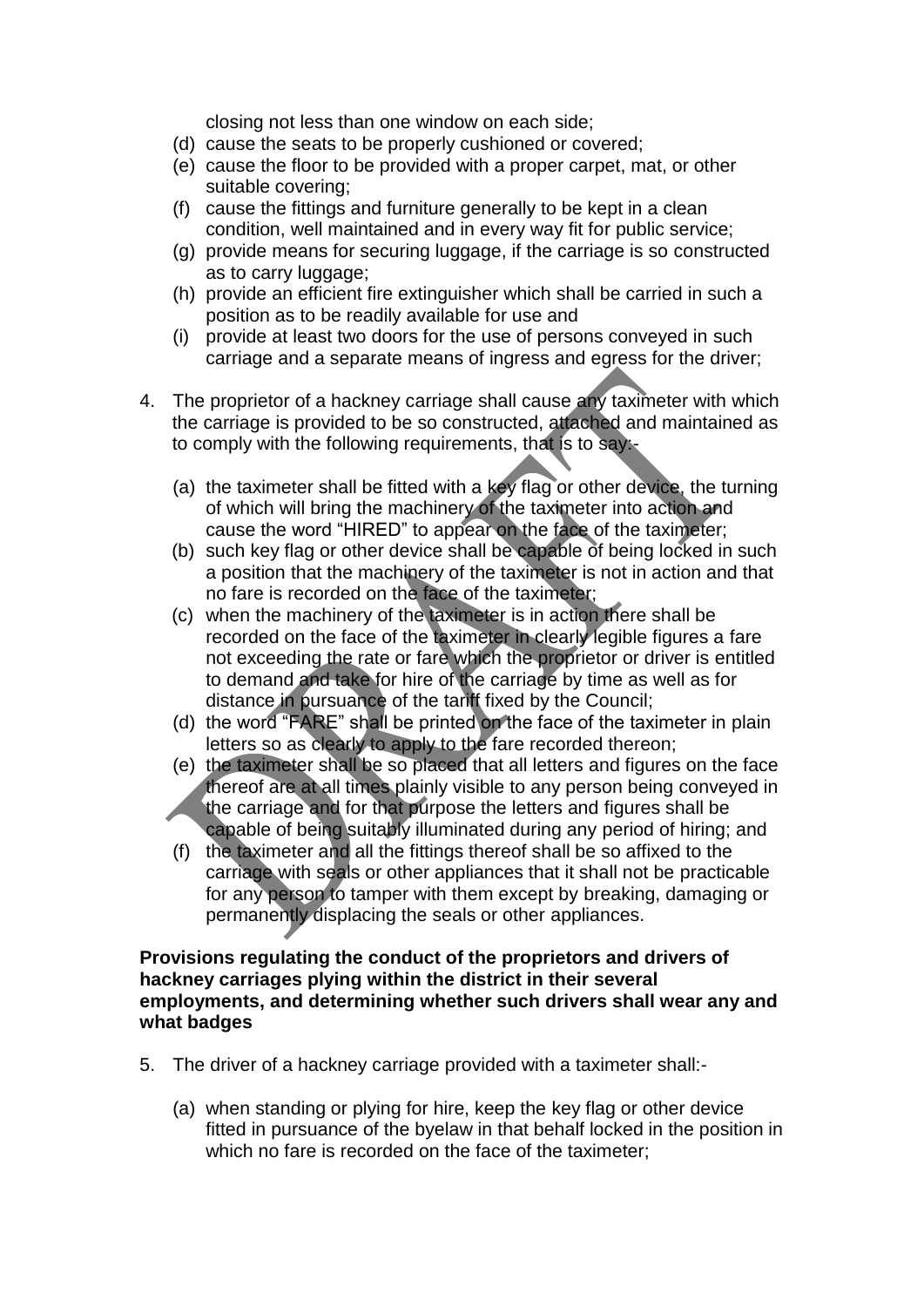- (b) before beginning a journey for which a fare is charged for distance and time bring the machinery of the taximeter into action by moving the said key flag or other device, so that the word "HIRED" is legible on the face of the taximeter and keep the machinery of the taximeter in action until the termination of the hiring; and
- (c) cause the dial of the taximeter to be kept properly illuminated throughout any part of a hiring which is between half-an-hour after sunset and half –an-hour before sunrise and also at any other time at the request of the hirer
- 6. A proprietor or driver of a hackney carriage shall not tamper with or permit any person to tamper with any taximeter with which the carriage is provided, with the fittings thereof or with the seals affixed thereto.
- 7. The driver of a hackney carriage shall, when plying for hire in any street and not actually hired:-
	- (a) proceed with reasonable speed to one of the stands appointed by the Council
	- (b) if a stand at the time of his arrival is occupied by the full number of carriages authorised to occupy it, proceed to another stand
	- (c) on arriving at a stand not already occupied by the full number of carriages station the carriage immediately behind the carriage or carriages on the stand and so as to face in the same direction ; and
	- (d) from time to time when any other carriage immediately in front is driven off or moved forward cause his carriage to be moved forward so as to fill the place previously occupied by the carriage driven off or moved forward
- 8. A proprietor or driver of a hackney carriage, when standing or plying for hire, shall not make use of the services of any other person for the purpose of importuning any person to hire such carriage.
- 9. The driver of a hackney carriage shall behave in a civil and orderly manner and shall take all reasonable precautions to ensure the safety of persons conveyed in or entering or alighting from the vehicle
- 10. The proprietor or driver of a hackney carriage who has agreed or has been hired to be in attendance with the carriage at an appointed time and place shall, unless delayed or prevented by some sufficient cause, punctually attend with such carriage at such appointed time and place
- 11. A proprietor or driver of a hackney carriage shall not convey or permit to be conveyed in such carriage any greater number of persons than the number of persons specified on the plate affixed to the outside of the carriage;
- 12. If a badge has been provided by the Council and delivered to the driver of a hackney carriage he shall, when standing or plying for hire, and when hired, wear that badge in such position and manner as to be plainly visible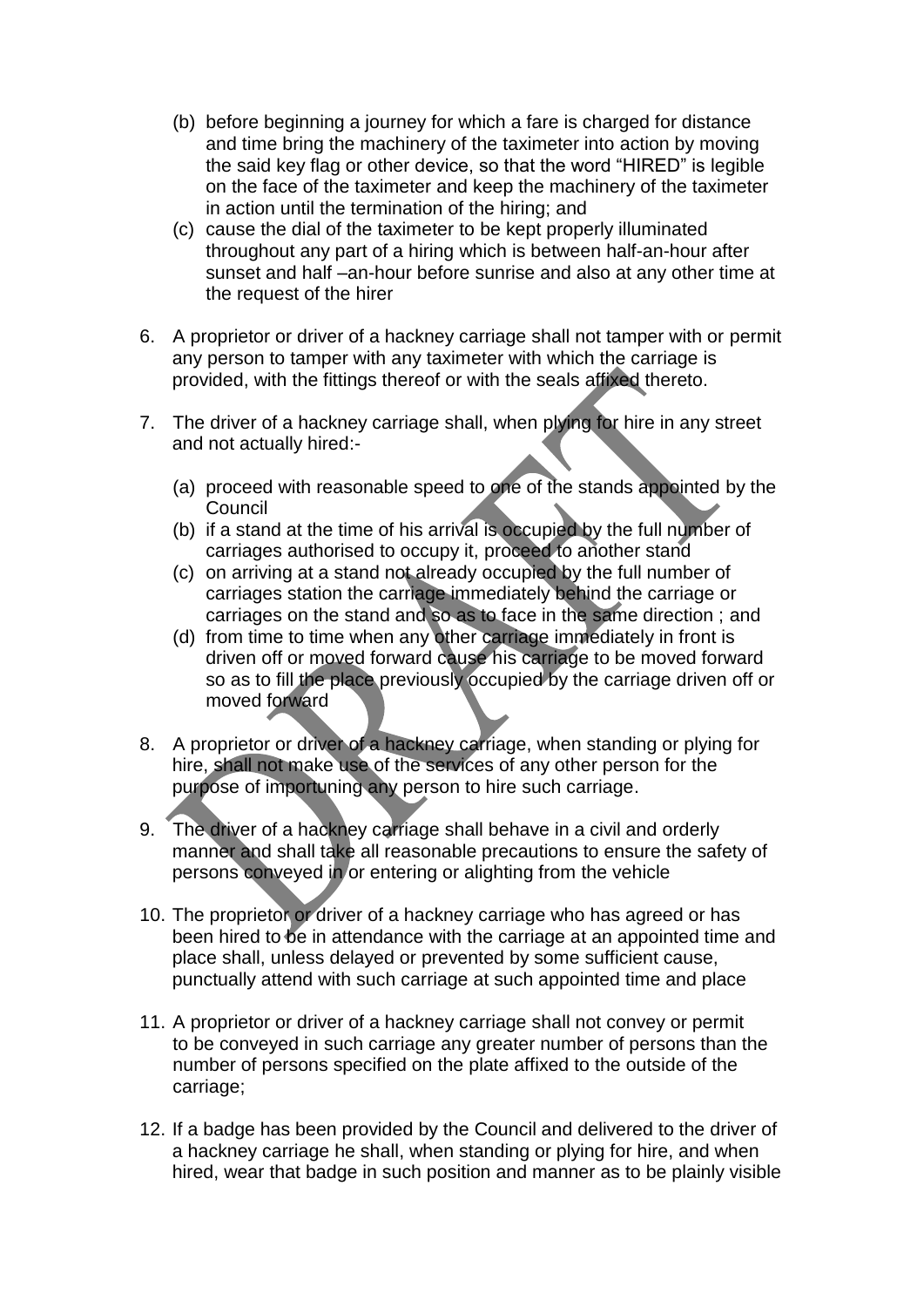- 13. The driver of a hackney carriage so constructed as to carry luggage shall, when requested by any person hiring or seeking to hire the carriage:-
	- (a) convey a reasonable quantity of luggage;
	- (b) afford reasonable assistance in loading and unloading;
	- (c) afford reasonable assistance in removing it to or from the entrance of any building, station or place at which he may take up or set down such person.

## **Provisions fixing the rates or fares to be paid for hackney carriages within the district and securing the due publication of such fares**

- 14. (i) The proprietor or driver of a hackney carriage shall be entitled to demand and take for the hire of the carriage the rate or fare prescribed by the Council, the rate or fare being calculated by a combination of distance and time unless the hirer express at the commencement of the hiring his desire to engage by time.
	- (ii) Where a hackney carriage furnished with a taximeter is hired by distance and time the proprietor or the driver thereof shall not be entitled to demand and take a fare greater than that recorded on the taximeter, save for any extra charges authorised by the Council which it may not be possible to record on the face of the taximeter
- 15. (i) The proprietor of a hackney carriage shall cause a statement of the fares fixed by council resolution to be exhibited inside the carriage, in clearly distinguishable letters and figures.
	- (ii) The proprietor or driver of a hackney carriage bearing a statement of fares in accordance with this byelaw shall not wilfully or negligently cause or suffer the letters or figures in the statement to be concealed or rendered illegible at any time while the carriage is plying or being used for hire.

#### **Provision securing the safe custody and re-delivery of any property accidentally left in hackney carriages and fixing the charges to be made in respect thereof**

- 16. The proprietor or driver of a hackney carriage shall immediately after the termination of any hiring or as soon as practicable thereafter carefully search the carriage for any property which may have been accidentally left therein.
- 17. The proprietor or driver of a hackney carriage shall, if any property accidentally left therein by any person who may have been conveyed in the carriage be found by or handed to him:-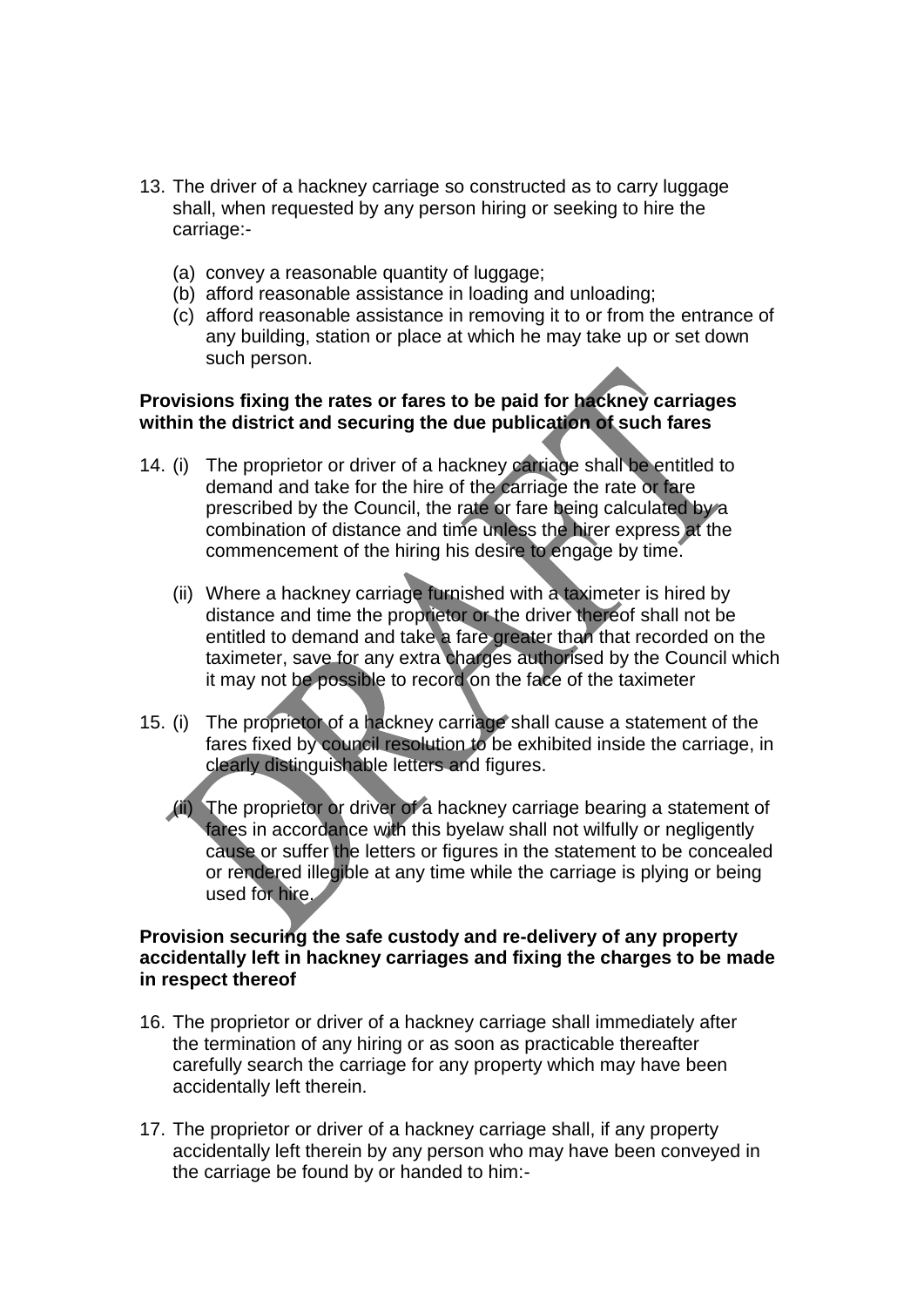- (a) carry it as soon as possible and in any event within 48 hours, if not sooner claimed by or on behalf of its owner, to a Police Station in the district, and leave it in the custody of the officer in charge of the station on his giving a receipt for it;
- (b) be entitled to receive from any person to whom the property shall be re-delivered an amount equal to five pence in the pound of its estimated value (or the fare for the distance from the place of finding to the Police Station, whichever be the greater) but not more than five pounds.

## **PENALTIES**

18. Every person who shall offend against any of these byelaws shall be liable on summary conviction to a fine not exceeding Level 2 on the Standard Scale and in the case of a continuing offence to a further fine not exceeding two pounds for each day during which the offence continues after conviction therefor.

## **REPEAL OF BYELAWS**

- (i) The byelaws relating to hackney carriages in the Urban District of Rhyl which were made by Rhyl Urban District Council on the 16th day of November 1971 and which were confirmed by the Secretary of State on the 25<sup>th</sup> January 1972 and came into operation on the 1st day of March 1972; and
	- (ii) The byelaws relating to hackney carriages in the former Urban District of Prestatyn which were made by of the Council of the Borough of Rhuddlan on the 11<sup>th</sup> day of February 1975 and which were confirmed by the Secretary of State on 18<sup>th</sup> April 1975 and came into operation on the 1<sup>st</sup> day of May 1975

in so far as such byelaws apply to the urban district areas of Rhyl and Prestatyn are hereby revoked.

The Common Seal of Denbighshire County Council was hereunto affixed in the presence of:

Chair.

Authorised Signatory. **Seal No.** Seal No.